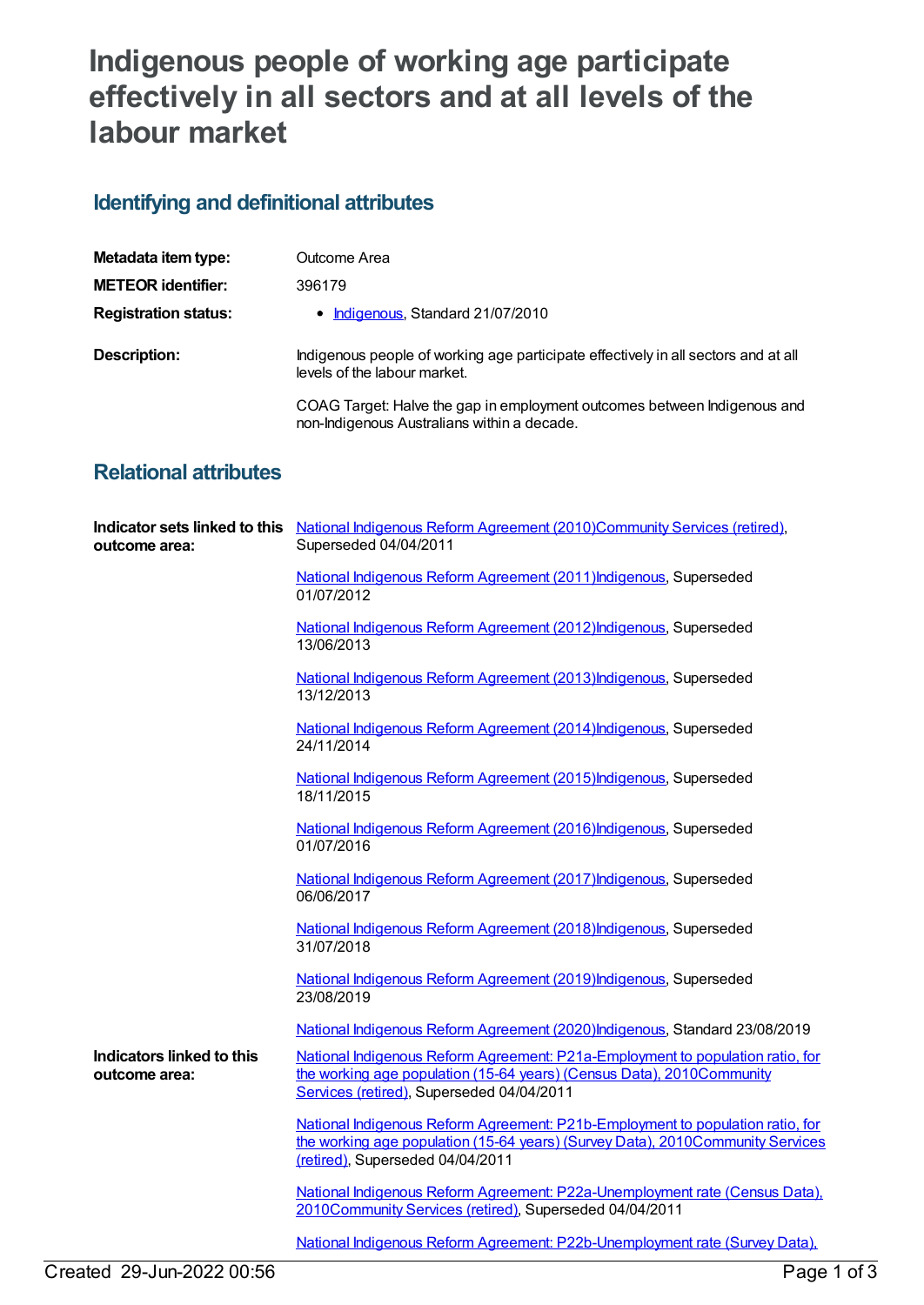201[0Community](https://meteor.aihw.gov.au/RegistrationAuthority/1) Services (retired), Superseded 04/04/2011

National Indigenous Reform Agreement: P23a-Labour force participation rate (Census Data), [2010Community](https://meteor.aihw.gov.au/content/396632) Services (retired), Superseded 04/04/2011

National Indigenous Reform Agreement: P23b-Labour force participation rate (Survey Data), [2010Community](https://meteor.aihw.gov.au/content/396912) Services (retired), Superseded 04/04/2011

National Indigenous Reform Agreement: P24-CDEP participants and off-CDEP job placement, [2010Community](https://meteor.aihw.gov.au/content/396637) Services (retired), Superseded 04/04/2011

National Indigenous Reform Agreement: P25-3-month employment outcomes (post-program monitoring), [2010Community](https://meteor.aihw.gov.au/content/396640) Services (retired), Superseded 04/04/2011

National Indigenous Reform Agreement: PI 14a-Level of workforce participation (Census data), [2013Indigenous,](https://meteor.aihw.gov.au/content/484369) Superseded 13/12/2013

National Indigenous Reform Agreement: PI 14a-Level of workforce participation (Census data), [2014Indigenous,](https://meteor.aihw.gov.au/content/525776) Superseded 24/11/2014

National Indigenous Reform Agreement: PI 14a-Level of workforce participation (Census data), [2015Indigenous,](https://meteor.aihw.gov.au/content/579104) Superseded 18/11/2015

National Indigenous Reform Agreement: PI 14a—Level of workforce participation (Census data), [2016Indigenous,](https://meteor.aihw.gov.au/content/611201) Superseded 01/07/2016

National Indigenous Reform Agreement: PI 14a-Level of workforce participation (Census data), [2017](https://meteor.aihw.gov.au/content/645412)[Indigenous](https://meteor.aihw.gov.au/RegistrationAuthority/6)[,](https://meteor.aihw.gov.au/content/645412) Superseded 06/06/2017

National Indigenous Reform Agreement: PI 14a-Level of workforce participation (Census data), [2018Indigenous,](https://meteor.aihw.gov.au/content/668662) Superseded 31/07/2018

National Indigenous Reform Agreement: PI 14a-Level of workforce participation (Census data), [2019Indigenous,](https://meteor.aihw.gov.au/content/699471) Superseded 23/08/2019

National Indigenous Reform Agreement: PI 14a-Level of workforce participation (Census data), [2020Indigenous,](https://meteor.aihw.gov.au/content/718500) Standard 23/08/2019

National Indigenous Reform Agreement: PI 14b-Level of workforce participation (survey data), [2013Indigenous,](https://meteor.aihw.gov.au/content/484372) Superseded 13/12/2013

National Indigenous Reform Agreement: PI 14b-Level of workforce participation (survey data), [2014](https://meteor.aihw.gov.au/content/525761)[Indigenous](https://meteor.aihw.gov.au/RegistrationAuthority/6)[,](https://meteor.aihw.gov.au/content/525761) Superseded 24/11/2014

National Indigenous Reform Agreement: PI 14b-Level of workforce participation (survey data), [2015Indigenous,](https://meteor.aihw.gov.au/content/579106) Superseded 18/11/2015

National Indigenous Reform Agreement: PI 14b—Level of workforce participation (survey data), [2016Indigenous,](https://meteor.aihw.gov.au/content/611204) Superseded 01/07/2016

National Indigenous Reform Agreement: PI 14b—Level of workforce participation (survey data), [2017Indigenous,](https://meteor.aihw.gov.au/content/645414) Superseded 06/06/2017

National Indigenous Reform Agreement: PI 14b-Level of workforce participation (survey data), [2018](https://meteor.aihw.gov.au/content/668657)[Indigenous](https://meteor.aihw.gov.au/RegistrationAuthority/6)[,](https://meteor.aihw.gov.au/content/668657) Superseded 31/07/2018

National Indigenous Reform Agreement: PI 14b-Level of workforce participation (survey data), [2019Indigenous,](https://meteor.aihw.gov.au/content/699473) Superseded 23/08/2019

National Indigenous Reform Agreement: PI 14b-Level of workforce participation (survey data), [2020Indigenous,](https://meteor.aihw.gov.au/content/718502) Standard 23/08/2019

National Indigenous Reform Agreement: PI [21a-Employment](https://meteor.aihw.gov.au/content/425793) to population ratio, for the working age population (15-64 years) (Census Data), 201[1Indigenous](https://meteor.aihw.gov.au/RegistrationAuthority/6), Superseded 01/07/2012

National Indigenous Reform Agreement: PI [21a-Employment](https://meteor.aihw.gov.au/content/438695) to population ratio, for the working age population (15-64 years) (Census Data), 201[2Indigenous](https://meteor.aihw.gov.au/RegistrationAuthority/6), Superseded 13/06/2013

National Indigenous Reform Agreement: PI [21b-Employment](https://meteor.aihw.gov.au/content/425795) to population ratio, for